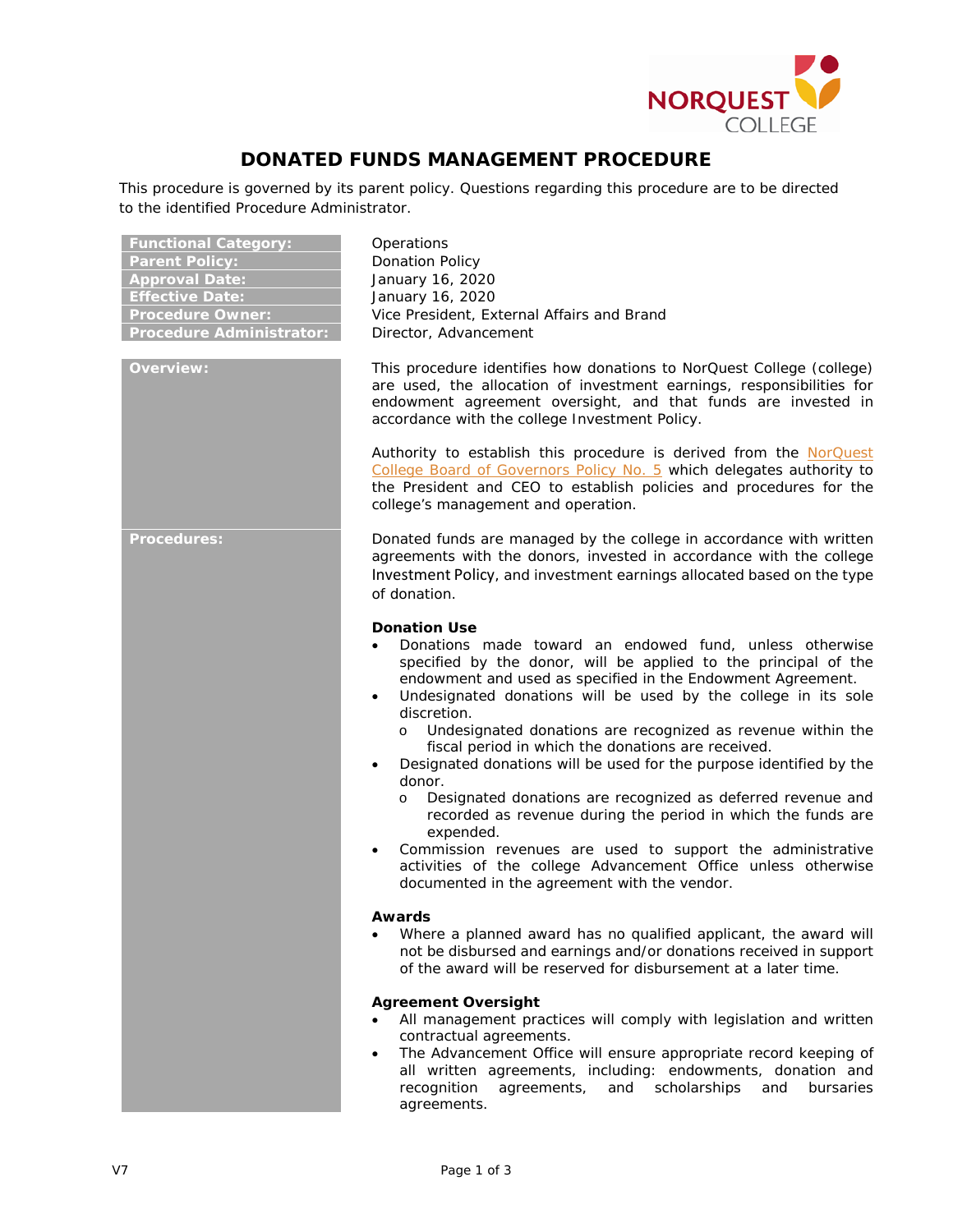

| <b>Allocation of Investment Earnings</b> |  |
|------------------------------------------|--|
|                                          |  |

## Endowed Funds

- Investment earnings are calculated monthly and will be allocated annually as follows:
	- o All investment earnings up to 5% (five percent) will be directed to support the purpose of the Fund as stated in the endowment agreement.
	- o The remainder of earnings above 5% (five percent) are recorded as endowment capitalized investment income.

Existing endowment agreements will, where possible, be modified to reflect the investment earning allocation standard specified above.

Undesignated Funds

• Undesignated funds are recognized as revenue within the fiscal period in which the donations are received, and no interest earnings are allocated to the donation.

Designated Non-Endowment Funds

• Designated non-endowment funds are allocated to the purpose identified by the donor, and no interest earnings are allocated to these donations.

Losses on Investments

Should economic conditions result in losses on investment earnings in a given year, the college may elect to not disburse awards or, on occasion and in its sole discretion, the college may augment endowed earnings from college funds.

**Definitions: Commission Revenues:** commission revenues are realized through affinity agreements, or sales associated with external vendors providing services on college premises.

> **Donation**: a voluntary transfer of property without valuable consideration. In order for a gift to qualify for a charitable tax receipt the following three conditions must be satisfied:

- 1) some property, usually cash, is transferred by the donor to the college,
- 2) the transfer is voluntary, and
- 3) the transfer is made without expectation of return.

In alignment with Canada Revenue Agency (CRA) guidelines: it may be permissible for donors to receive recognition for their gift, including donor wall listing, signage and plaques, or naming opportunities for buildings, displays, education programs, etc.

Donations can be in many forms including: cash, gift in kind, planned gift, and endowment.

**Endowment**: a restricted donation made to the college where the capital is invested, and the annual investment income (residual) is used for a specified educational purpose. All cash or property gifted to the college for the purposes of an endowment fund becomes the property of the college. The principal of the endowed fund is retained, administered, and managed by the college in accordance with its